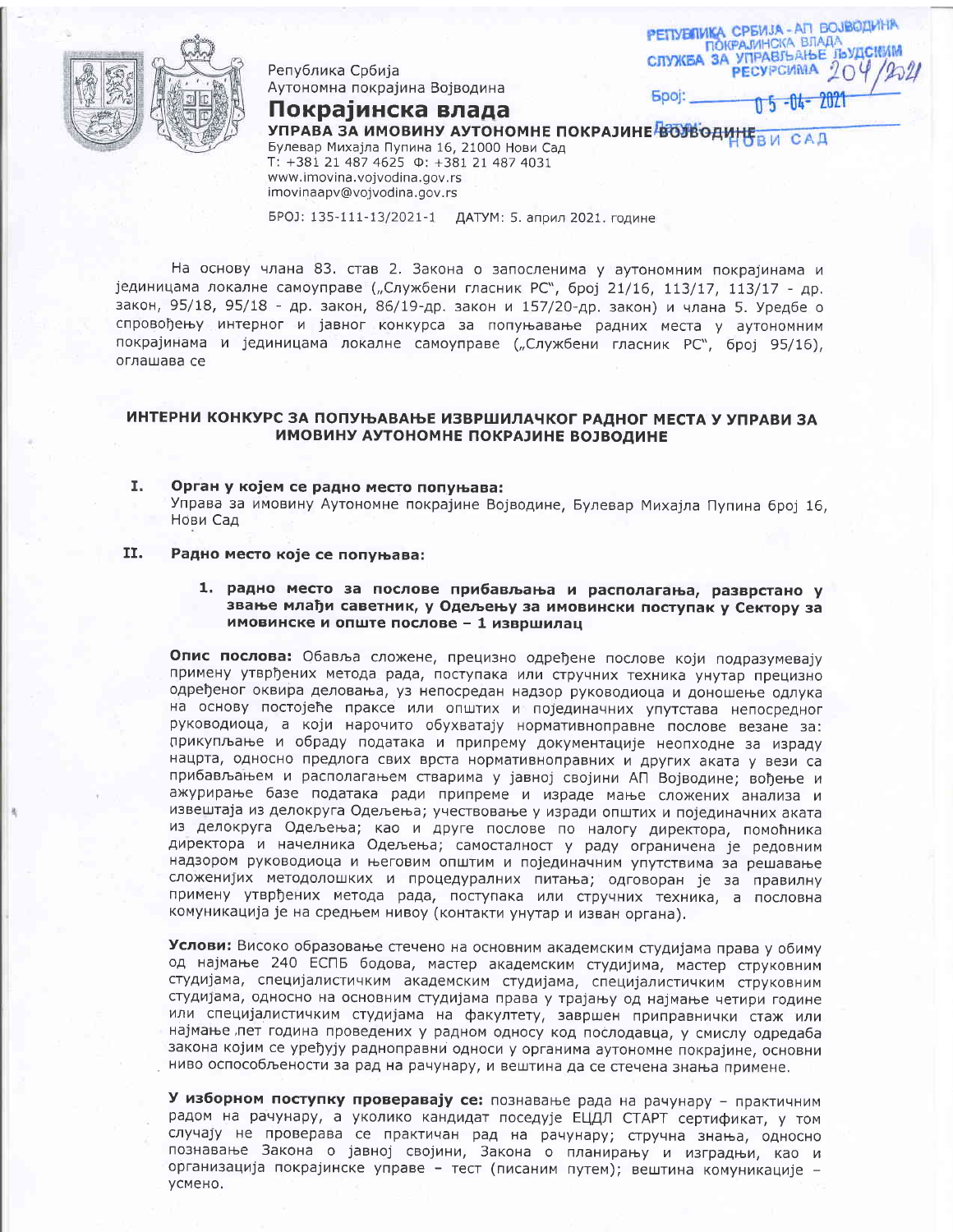2. радно место за послове управљања имовином и одржавање, разврстано у звање млађи саветник, у Одсеку за располагање и управљање имовином у Одељењу за располагање и управљање имовином и опште послове у Сектору за имовинске и опште послове - 1 извршилац

Опис послова: Обавља сложене, прецизно одређене послове који подразумевају примену утврђених метода рада, поступака или стручних техника унутар прецизно одређеног оквира деловања, уз непосредан надзор руководиоца и доношење одлука на основу постојеће праксе или општих и појединачних упутстава непосредног руководиоца, а који нарочито обухватају нормативноправне и стручнооперативне послове везане за припрему потребне документације и учествовање у изради иницијативе за предузимање правних мера и радњи у циљу заштите имовинских права и интереса АП Војводине, као и одговарајућих аката везано за управљање стварима у циљу одржавања, обнављања и унапређивања и извршавања законских и других обавеза у вези са тим стварима; припрема потребну документацију и израђује захтеве ка другим органима у поступку преузимања непокретних и покретних ствари са представницима надлежних органа, организује, присуствује и сачињава записник о преузимању; учествује у пословима утврђивања фактичког стања непокретних ствари, изради записника и извештаја о истом у циљу утврђивања површине, структуре, положаја и начина коришћења, као и пословима управљања покрајинском имовином у складу са актом Покрајинске владе којим се уређује коришћење, одржавање и управљање непокретним стварима у јавној својини АП Војводине; ажурира и води базе података средстава стечених наплатом потраживања; прикупља податке и документацију ради израде плана и програма располагања и управљања имовином у јавној својини АП Војводине којом управља Управа; учествује у пословима израде планова зграда и просторија и прикупља документацију потребну за израду извештаја о стању зграда и просторија којима управља Управа; чување и евиденцију поклона у покрајинској својини; као и друге послове по налогу директора, помоћника директора, начелника Одељења и шефа Одсека; самосталност у раду ограничена је редовним надзором руководиоца и његовим општим и појединачним упутствима за решавање сложенијих методолошких и процедуралних питања; одговоран је за правилну примену утврђених метода рада, поступака или стручних техника, а пословна комуникација је на средњем нивоу (контакти унутар и изван органа).

Услови: Високо образовање стечено на основним академским студијама права у обиму од најмање 240 ЕСПБ бодова, мастер академским студијима, мастер струковним студијама, специјалистичким академским студијама, специјалистичким струковним студијама, односно на основним студијама права у трајању од најмање четири године или специјалистичким студијама на факултету, завршен приправнички стаж или најмање пет година проведених у радном односу код послодавца, у смислу одредаба закона којим се уређују радноправни односи у органима аутономне покрајине, основни ниво оспособљености за рад на рачунару, и вештина да се стечена знања примене.

У изборном поступку проверавају се: познавање рада на рачунару - практичним радом на рачунару, а уколико кандидат поседује ЕЦДЛ СТАРТ сертификат, у том случају не проверава се практичан рад на рачунару; стручна знања, односно познавање Закона о јавној својини, Закона о планирању и изградњи, Закона о извршењу и обезбеђењу, као и организација покрајинске управе - тест (писаним путем); вештина комуникације - усмено.

## 3. радно место за опште, кадровске и административне послове, разврстано у звање млађи саветник, у Одељењу за опште послове и управљање имовином у Сектору за имовинске и опште послове - 1 извршилац

Опис послова: Обавља сложене, прецизно одређене послове који подразумевају примену утврђених метода рада, поступака или стручних техника унутар прецизно одређеног оквира деловања, уз непосредан надзор руководиоца и доношење одлука на основу постојеће праксе или општих и појединачних упутстава непосредног руководиоца, а који нарочито обухватају нормативноправне, управноправне и опште послове везане за припрему и израду нацрта и предлога појединачних и општих аката у вези са радним односима; прикупљање и обраду података ради израде кадровског плана Управе и правилника о унутрашној организацији и систематизацији радних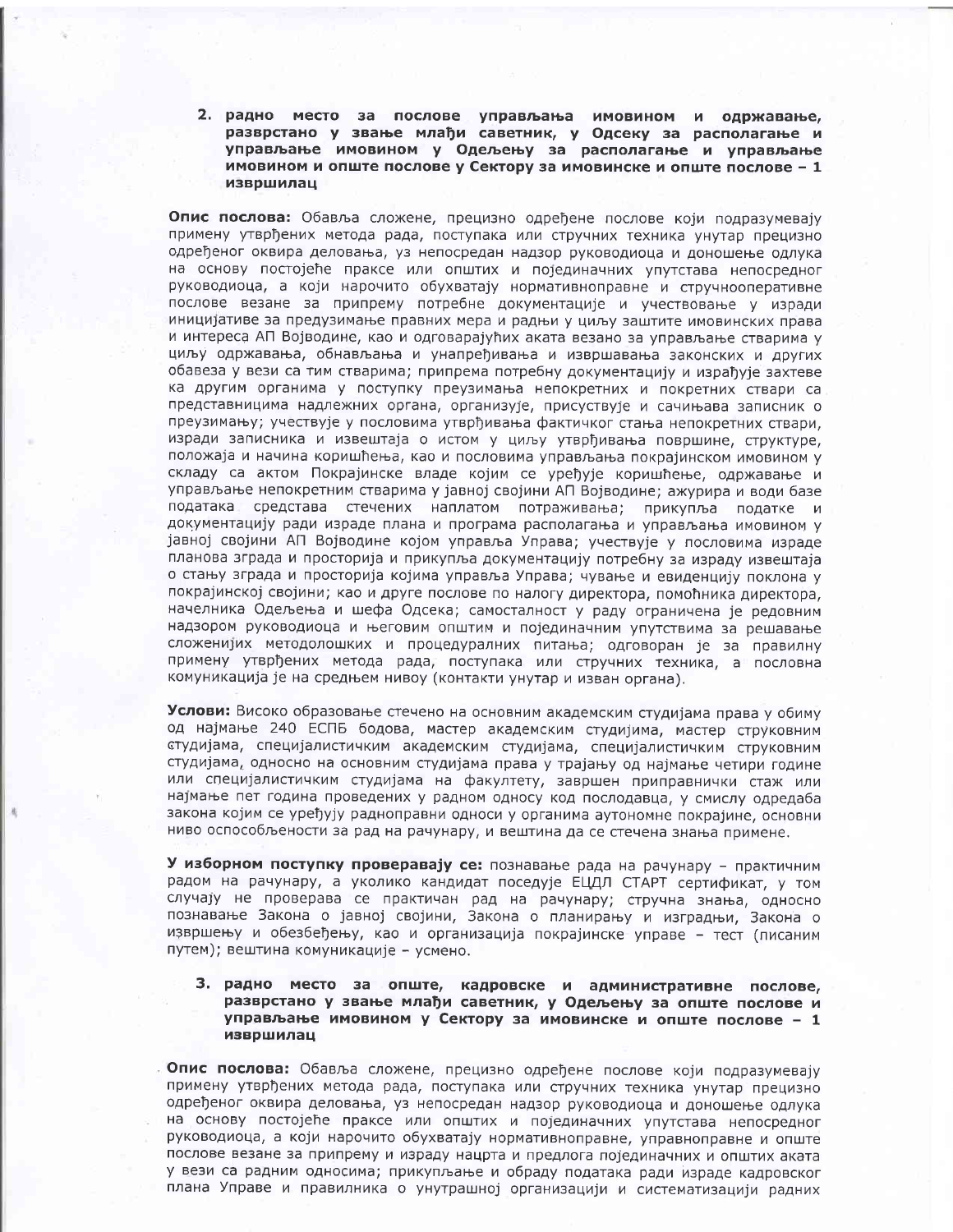места; прикупљање и припрему података и документације ради израде извештаја о броју запослених за потребе плана и буџета; учествовање у изради нацрта и предлога општих и појединачних аката из делокруга Одељења; вођење евиденције о програму стручног усавршавања; учествовање у припреми информација и извештаја из делокруга Одељења; ажурирање података на електронској презентацији Управе; ажурирање Информатора о раду Управе; обављање послова пословног секретара за потребе директора Управе; обављање других општих и административних послова за потребе Одељења; као и других послова по налогу директора, помоћника директора и начелника Одељења; самосталност у раду ограничена је редовним надзором руководиоца и његовим општим и појединачним упутствима за решавање сложенијих методолошких и процедуралних питања; одговоран је за правилну примену утврђених метода рада, поступака или стручних техника, а пословна комуникација је на средњем нивоу (контакти унутар и изван органа).

Услови: Високо образовање стечено на основним академским студијама из области друштвено-хуманистичких наука у обиму од најмање 240 ЕСПБ бодова, мастер академским студијима, мастер струковним студијама, специјалистичким академским студијама, специјалистичким струковним студијама, односно на основним студијама из области друштвено-хуманистичких наука у трајању од најмање четири године или специјалистичким студијама на факултету, завршен приправнички стаж или најмање пет година проведених у радном односу код послодавца, у смислу одредаба закона којим се уређују радноправни односи у органима аутономне покрајине, основни ниво оспособљености за рад на рачунару, и вештина да се стечена знања примене.

У изборном поступку проверавају се: познавање рада на рачунару - практичним радом на рачунару, а уколико кандидат поседује ЕЦДЛ СТАРТ сертификат, у том случају не проверава се практичан рад на рачунару; стручна знања, односно познавање Закона о запосленима у аутономним покрајинама и јединицама локалне самоуправе, као и организација покрајинске управе - тест (писаним путем); вештина комуникације - усмено.

### III. Место рада:

Нови Сад, Булевар Михајла Пупина број 25.

- IV. Рок за подношење пријаве на интерни конкурс је осам дана од дана када је интерни конкурс оглашен. Рок почиње да тече 7. априла 2021. године и истиче 14. априла 2021. године.
- $V_{1}$ Лице које је задужено за давање обавештења о интерном конкурсу: Александра Меденица, телефон: 021/487-4625.
- VI. Адреса на коју се подноси пријава за интерни конкурс: Управа за имовину Аутономне покрајине Војводине, Булевар Михајла Пупина број 16, Нови Сад, са назнаком да се ради о пријави за интерни конкурс, и за које радно место.
- VII. Датум оглашавања: 6. април 2021. године.

## VIII. Докази који се прилажу уз пријаву на интерни конкурс:

- $1.$ доказ о стручној спреми према условима (оригинал или оверена фотокопија);
- $2.$ фотокопија доказа о завршеном приправничком стажу или најмање пет година проведених у радном односу код послодавца, у смислу одредаба закона којим се уређују радноправни односи у органима аутономне покрајине (потврде, решења, уговори и други акти из којих се може утврдити на којим пословима, у ком периоду и са којом стручном спремом је стечено радно искуство) за радно место под редним бројем 1., 2. и 3.;
- 3. оригинал или оверена фотокопија решења о распоређивању, односно решења да је службеник нераспоређен;
- $4.$ ЕЦДЛ СТАРТ - потврда о оспособљености за рад на рачунару (оригинал или фотокопија), уколико је кандидат поседује.

**НАПОМЕНА:**